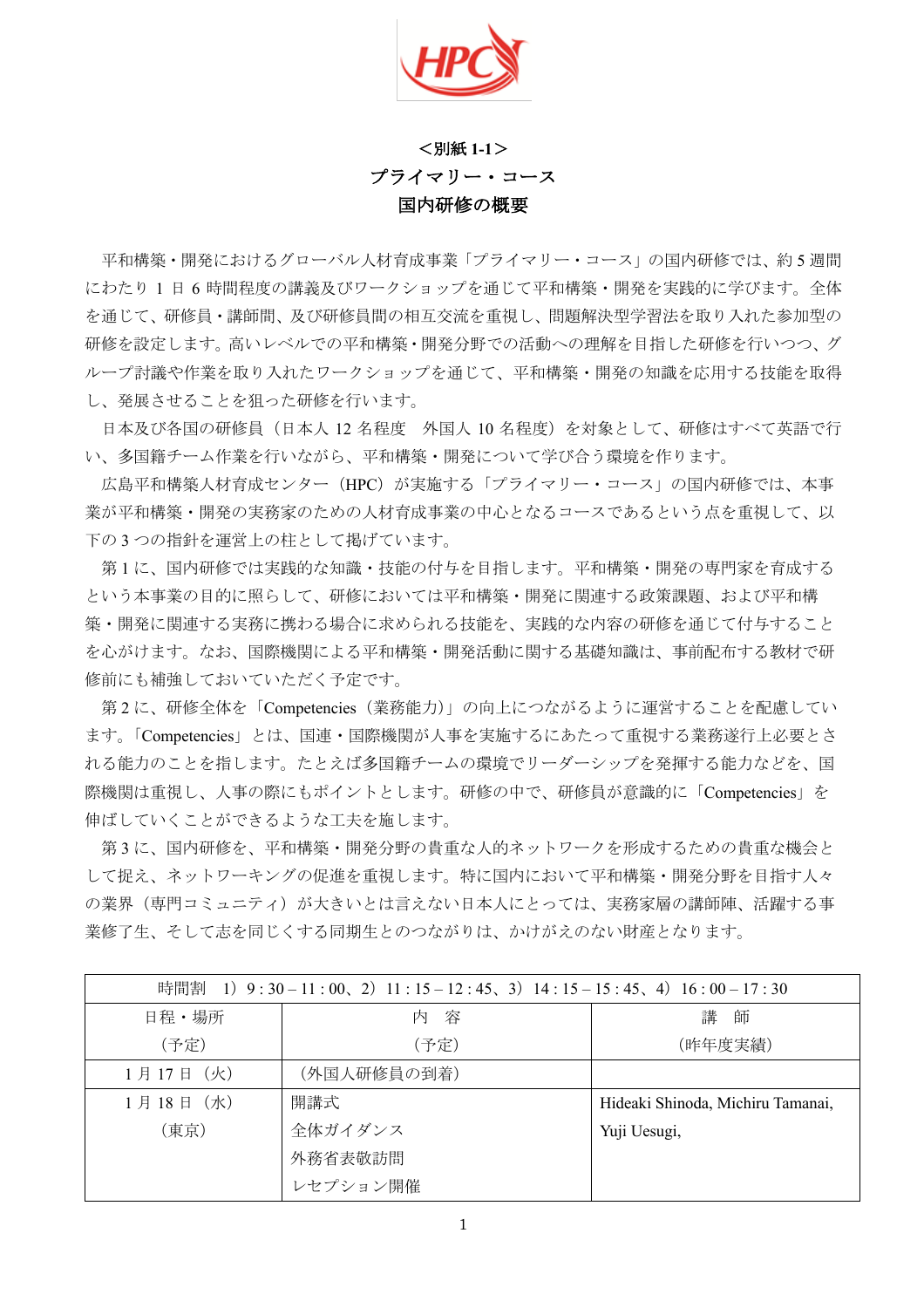| 1月19日 (木)        | 自己紹介                                           | Hideaki Shinoda, Michiru Tamanai,    |
|------------------|------------------------------------------------|--------------------------------------|
| (東京)             | チームビルディング                                      | Yuji Uesugi,                         |
|                  |                                                |                                      |
|                  |                                                |                                      |
| 1月20日 (金)        | <静岡に移動>                                        | Reo Iwamoto, Takuya Nishino,         |
|                  | 陸上自衛隊駒門駐屯地訪問                                   | Takako Masuda                        |
| 1月21日 (土)        | <東京→広島に移動>                                     |                                      |
|                  |                                                |                                      |
|                  | Excursion to the Hiroshima Peace Memorial      | Hideaki Shinoda                      |
| 1月22日 (日)        | Park (Optional)                                |                                      |
|                  | Reconstruction of Japan and Hiroshima as       |                                      |
|                  | the Cases of Post-conflict Peacebuilding       |                                      |
| 1月23日 (月)        | <workshop 1:="" analysis=""></workshop>        |                                      |
| 広島アステールプラザ       | Analysis for Political Affairs, Legal Affairs, | Hideaki Shinoda, Michiru Tamanai,    |
| 1月24日 (火)        | and UN Country Team                            | Yuji Uesugi, Desmond Molloy,         |
| 1月25日 (水)        | Practices of Country-specific Analysis         | Kyoko Ono, Simonetta Rossi, Hiroto   |
| 1月26日 (木)        | Group Work on Problem Tree, Stakeholder        | Fujiwara, Jomart Ormonbekov, Lisa    |
| 1月27日 (金)        | Analysis and Objective Analysis                | Reefke                               |
| 1月28日<br>$(\pm)$ | Excursion to Miyajima (Optional)               |                                      |
| 1月29日 (日)        |                                                |                                      |
| 1月30日<br>(月)     | <workshop 2:="" planning=""></workshop>        |                                      |
| 1月31日 (火)        | Planning for UN Country Team                   | Hideaki Shinoda, Michiru Tamanai,    |
| 2月1日 (水)         | Planning for UN Peacekeeping Operations        | Mikiko Tanaka, Yuji Uesugi,          |
|                  | DDR and Sexual and Gender-based                | Desmond Molloy, Sukehiro             |
| 2月2日 (木)         | Violence                                       | Hasegawa, Oumar Ba, Hiroko           |
|                  | Holistic Approach of Career Development        | Hirahara, Maria Lopez Echevarria,    |
| 2月3日 (金)         | Group Work on the Mission Planning             | Emma Birikorang, Michael Emery,      |
|                  | Exercise                                       | Aiko Watanabe, Marie Oniwa           |
| $(\pm)$<br>2月4日  | Excursion to Kure and Etajima (Optional)       |                                      |
| $(\Box)$<br>2月5日 |                                                |                                      |
| 2月6日 (月)         | <workshop 3:="" coordination=""></workshop>    | Hideaki Shinoda, Kenro Oshidari,     |
|                  | Coordination of UN Agencies                    | Mikiko Tanaka, Chika Suefuji, Hiroko |
| 2月7日 (火)         | Field experiences of Humanitarian Aid          | Hirahara, Shigeki Komatsubara,       |
| 2月8日 (水)         | Recent Trends of Humanitarian Aid              | Michiru Tamanai, Reo Iwamoto,        |
|                  | Civil-Military Coordination                    | Takako Masuda, Toshihiro Nakamura,   |
| 2月9日 (木)         | Sphere Project and Cluster Approach            | Peter Kozelets, Mari Masuoka, Louise |
| 2月10日 (金)        | Work<br>Communication,<br>Group<br>on          | Robinson, John Campbell, Guillaume   |
|                  | Presentation, Meeting, and Negotiation         | Foliot, Yuji Uesugi, Desmond Molloy  |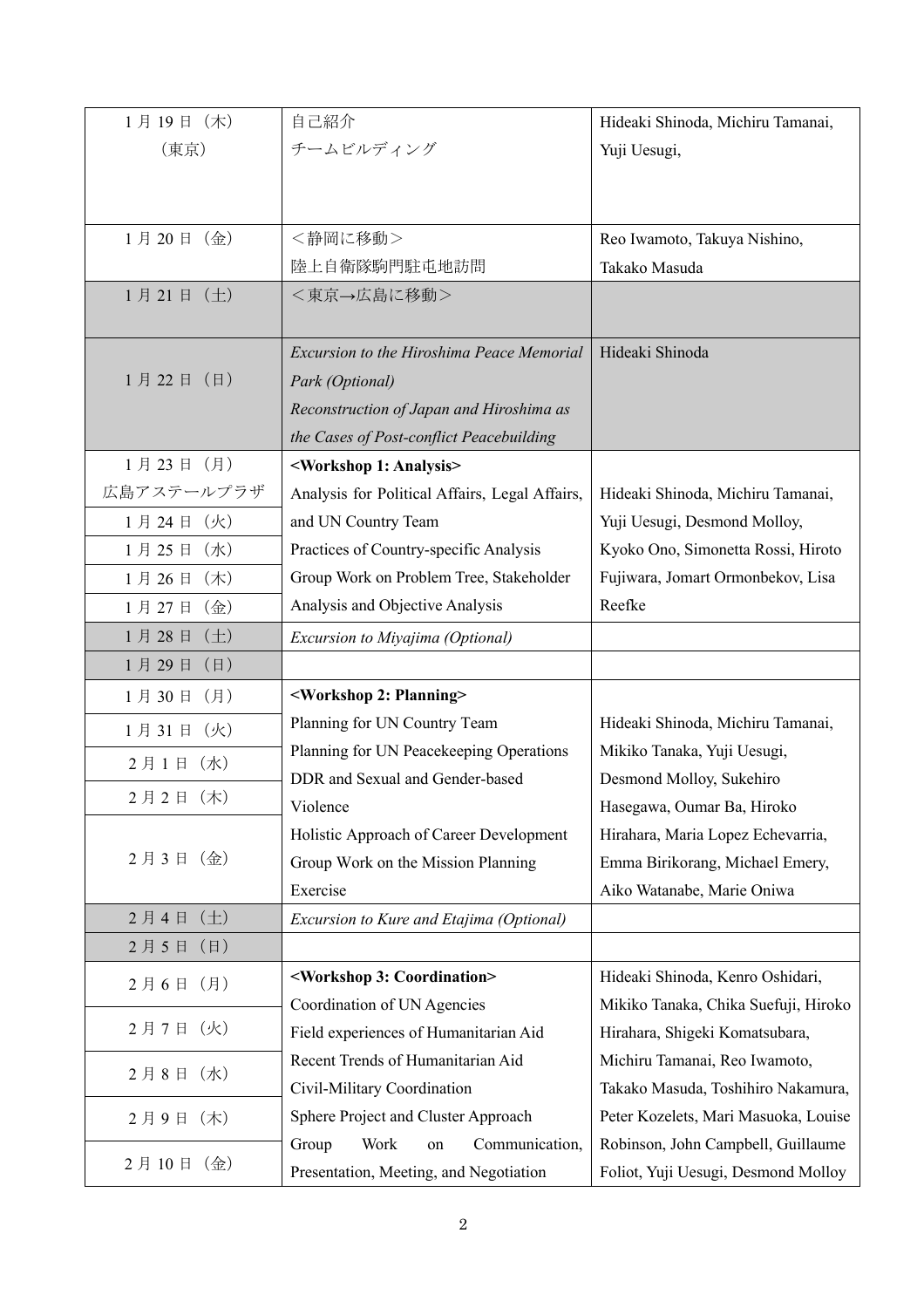| 2月11日 (土)               |                                           |                                    |
|-------------------------|-------------------------------------------|------------------------------------|
| 2月12日 (日)               |                                           |                                    |
| 2月13日 (月)               | <workshop 4:="" management=""></workshop> | Hideaki Shinoda, Shigeki           |
| 2月14日 (火)               | Problem Solving                           | Komatsubara, Toshihiro Nakamura,   |
|                         | Innovation                                | Mikiko Tanaka, Kenro Oshidari,     |
| 2月15日 (水)               | Project Management in the Field           | Chika Suefuji, Michiru Tamanai,    |
| 2月16日 (木)               | Conflict Prevention/Peacebuilding         | Reina Otsuka, Koji Kumamaru, Musa  |
|                         | Result Based Monitoring and Evaluation    | Ibrahim, Risa Fujimura, Hiroshi    |
| 2月17日 (金)               | M&E                                       | Kuwata, Eri Suzuki, Mamadou        |
|                         | Group Work on Project Management          | N'daw, Yuji Uesugi, Desmond Molloy |
| 2月18日 (土)               | キャリア構築デザイン                                | Chio Sato                          |
|                         | (日本人研修員のみ)                                |                                    |
| 2月19日 (日)               |                                           |                                    |
| 2月20日 (月)               | Personal Security                         | Hideaki Shinoda, Kenro Oshidari,   |
| 2月21日 (火)               | (Optional for<br>Non-Japanese<br>Program  | John Campbell, Louise Robinson,    |
|                         | Associates)                               | Chika Suefuji, Shigeki Komatsubara |
| $(\nexists k)$<br>2月22日 | <広島から移動>                                  |                                    |
|                         | 東京にて解散                                    |                                    |

\*COVID-19 の状況により、オンラインでの実施形態が導入される可能性があります。 \*講師は諸事情等により、昨年度実績から変更が生じることがあります。

## **< List of JFY2021 Facilitators >**

- Ø Hideaki Shinoda (Director of HPC / Professor, Graduate School of Tokyo University of Foreign Studies)
- Ø Yuji Uesugi (Course Mentor of HPC / Professor, Faculty of International Research and Education, Waseda University)
- Ø Michiru Tamanai (Senior Advisor Career Support & Development, Hiroshima Peacebuilders Center (HPC) commissioned by Ministry of Foreign Affairs of Japan, Tokyo, Japan / Former Chief of Human Resources, UNICEF India Country Office / Former HR Manager, New Talent Unit, UNICEF NYHQ / Lecturer, International Civil Servant Development Course, Sophia University, Tokyo, Japan)
- Ø Desmond Molloy (Adjunct Professor, IR, Pannasastra University, Phnom Penh / Consultant CPCS, Siem Reap, Cambodia / Lecturer in Northern Studies, Politics, UiT, Alta, Norway / Political/Conflict Analyst)
- Ø Kyoko Ono (Head of the OCHA in Rakhine State, Senior Humanitarian Affairs Officer, OFFICE OF THE COORDINATION FOR HUMANITARIAN AFFAIRS, Sittwe, Myanmar)
- Ø Simonetta Rossi (Peace and Development Adviser, Office of the United Nations Resident Coordinator, Sierra Leone)
- Ø Hiroto Fujiwara (Head, Country Analysis Unit, Division of External Operations, Registry, International Criminal Court (ICC))
- Ø Jomart Ormonbekov (Political Affairs Officer, Office of the Under-Secretary-General for Political and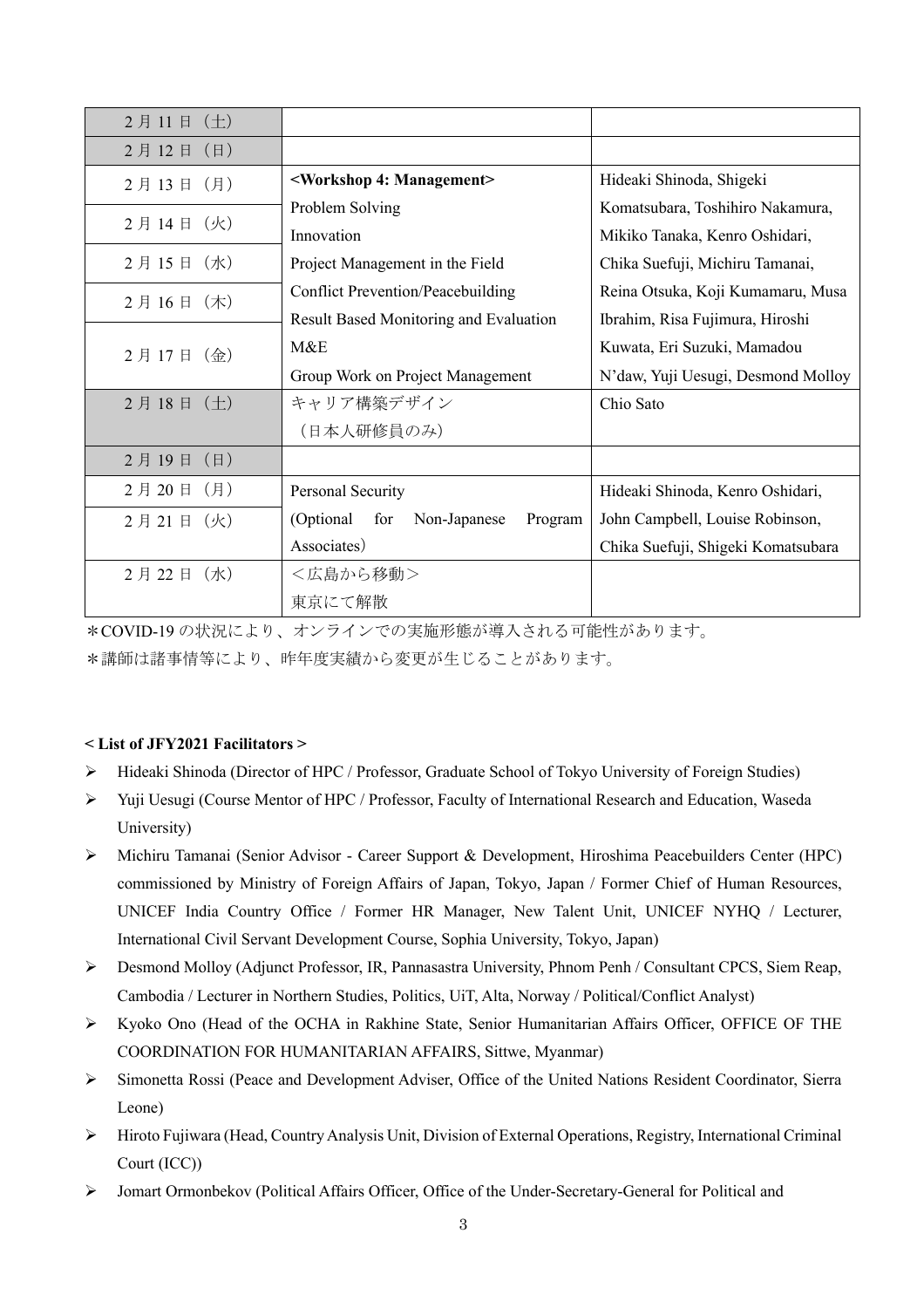Peacebuilding Affairs/Department of Political and Peacebuilding Affairs (DPPA), United Nations)

- Ø Lisa Reefke (Senior Political Affairs Officer/Deputy Chief, Political Affairs Service, United Nations Assistance Mission in Afghanistan (UNAMA))
- Ø Sukehiro Hasegawa (President, Global Peacebuilding Association of Japan / Former Special Representative of the UN Secretary-General for Timor-Leste / Member, International Advisory Board of CCCPA, Executive Director for Academic Exchange and Cooperation, UNAJ / Member of the Board of Directions of the Japan Committee of the Earth Charter Commission / Head of ACUNS Liaison Office in Tokyo/ Director of Kyoto Peacebuilding Center)
- Ø Oumar Ba (Former Gao Head of Regional Office, United Nations Multidimensional Integrated Stabilization Mission in Mali [MINUSMA])
- $\triangleright$  Hiroko Hirahara (Head of Field Office, Bentiu Field Office, United Nations Mission in the Republic of South Sudan [UNMISS])
- Ø Maria Lopez Echevarria (Recovery, Return and Reintegration Officer, Relief, Reintegration and Protection Section, United Nations Mission in South Sudan [UNMISS])
- Ø Emma Birikorang (Deputy Director, Faculty of Academic Affairs and Research, Kofi Annan International Peacekeeping Training Centre)
- Ø Kenro Oshidari (Former Regional Director WFP Regional Bureau for Asia Bangkok Thailand /Guest Lecturer – Sophia University • Waseda University / Managing Director – Association for Aid and Relief (Japanese International NGO) / Director, Board of Directors – Japan Association for the World Food Programme)
- $\triangleright$  John Campbell (Security Consultant. Former UNHCR Regional Safety Advisor Asia-Pacific and eCentre Coordinator)
- Ø Louise Robinson (Senior Humanitarian Advisor and Security Training Specialist –Director of InSiTu Training)
- $\triangleright$  Guillaume Foliot (Consultant and Trainer on Disaster Risk Management and Emergency Response)
- Ø Peter Kozelets (Senior Protection Officer, UNHCR, Juba, South Sudan)
- Ø Chika Suefuji (Former project coordinator at Médecins Sans Frontières / Doctor without Border)
- $\triangleright$  Toshihiro Nakamura (Co-Founder & CEO, NPO Kopernik/Guest Professor, Design for the study of co-design, Osaka University)
- $\triangleright$  Shigeki Komatsubara (UNDP Resident Representative, Malaw)
- Ø Mamadou N'Daw (Deputy Resident Representative Programme ai (P5), United Nations Development Programme)
- Ø Chio Sato (Head, Office CLUTCH)
- Ø Mikiko Tanaka (Former UN Resident Coordinator in Guyana)
- Ø Reo Iwamoto (Researcher, International Peace Cooperation Activities Training Unit, Ground Component Command, JGSDF)
- Ø Takuya Nishino (Evaluation Officer, International Peace Cooperation Activities Training Unit, Ground Component Command, JGSDF)
- Ø Takako Masuda (Security Sergeant, International Peace Cooperation Activities Training Unit, Ground